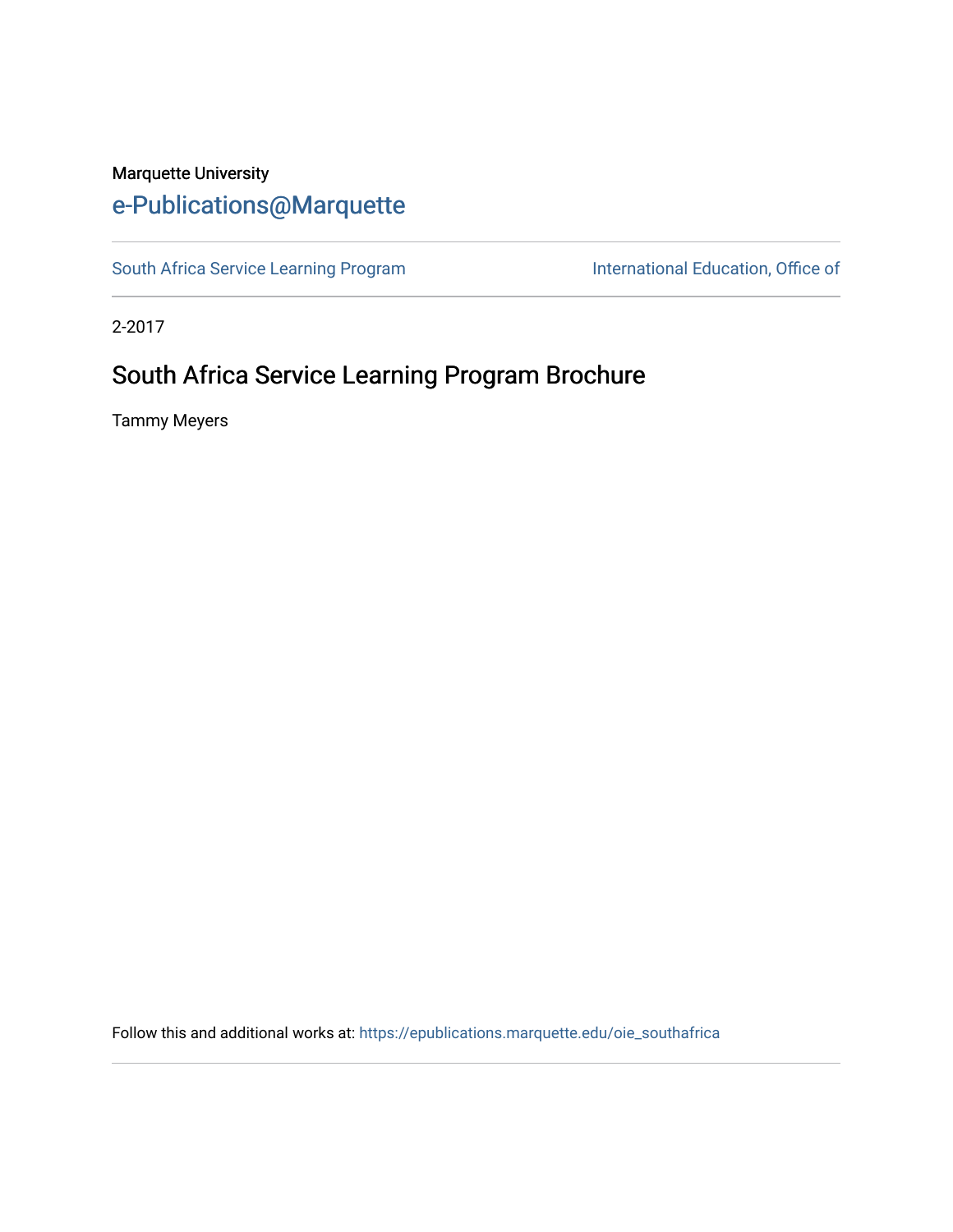Office of International Education Marquette University Holthusen Hall, Fourth Floor P.O. Box 1881 Milwaukee, WI 53201-1881

> 414.288.7289 safrica@marquette.edu

### **marquette.edu/safrica**



### **DISCOVER THE DETAILS**

#### Apply at **marquette.edu/safrica.**

**Academic requirements:** Marquette's South Africa Service Learning Program is open to undergraduate students from any discipline enrolled in an accredited U.S. college or university.

▶ Preference will be given to students of junior standing and above.

GET HERE

- ▶ 2.75 GPA preferred.
- Demonstrated knowledge or previous study of Africa preferred.

**Application requirements:** Applications are due **October 1** for the following spring semester and **March 1** for the following fall semester. All applications will be reviewed after the deadline has passed. Along with your application, you will need to submit:

- $\blacktriangleright$  Three references (character, academic and service)
- Motivation essay
- $\triangleright$  Official transcript (non-Marquette students only)
- **Find Transcript Request Form (non-Marquette students only)**
- **Dime Study Abroad Adviser Approval (non-Marquette students only)**

# SOUTH AFRICA **SERVICE LEARNING PROGRAM**





**BE THE DIFFERENCE.** 

**Financial considerations:** Marquette students can apply Marquette scholarships and federal and state financial aid to the program. Students from other institutions should consult their home campuses' study abroad office about financial aid transfer policies. In addition to tuition, program expenses include airfare, room and board, medical insurance, and incidentals. Complete costs can be found at marquette.edu/safrica.

*Marquette reserves the right to modify or cancel the program as may be required by unforeseen circumstances.*



**BE THE DIFFERENCE.** 

**HOW TO**